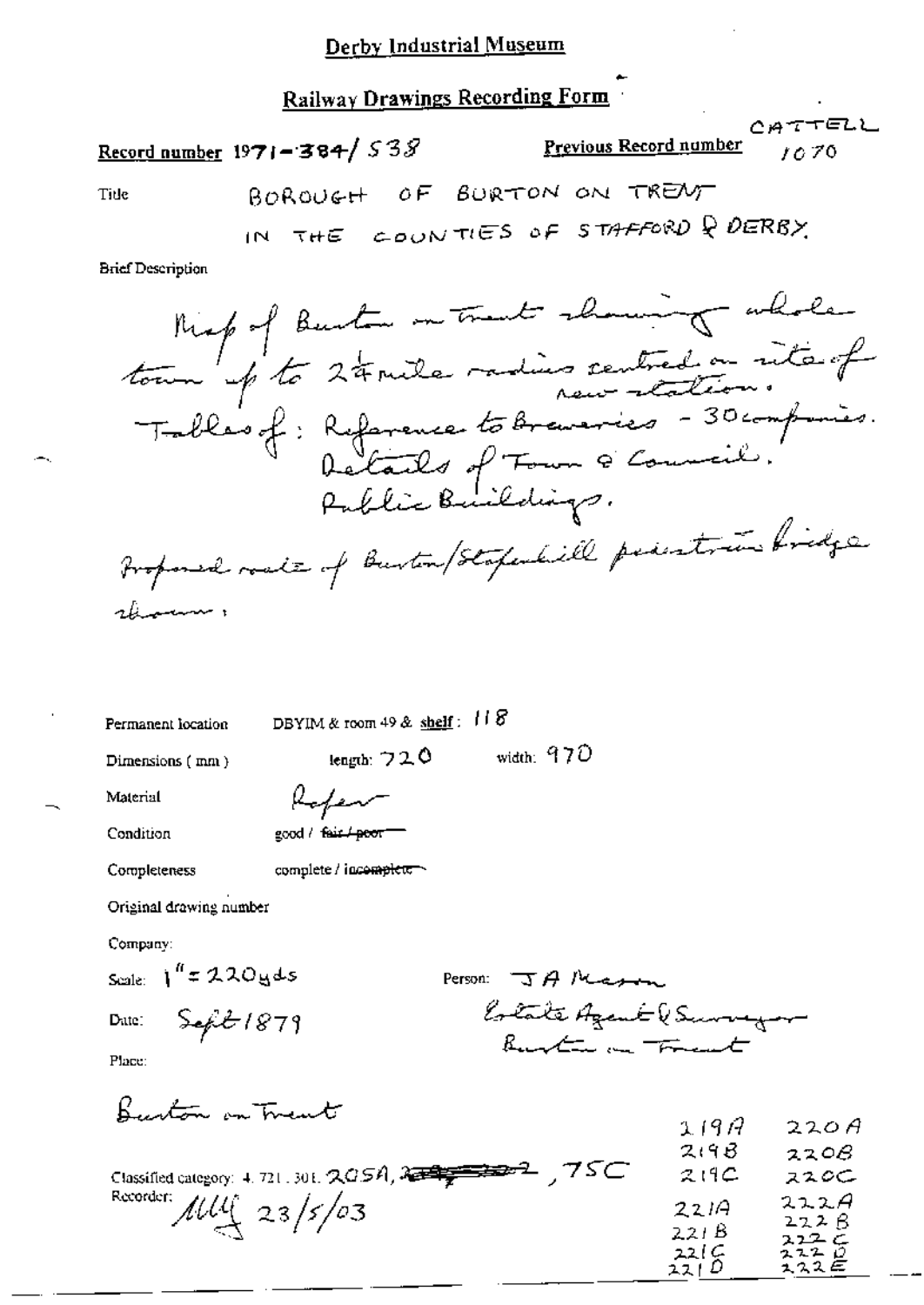#### **Railway Drawings Recording Form**

## Record number  $1971 - 384 / 293$

Previous Record number

CATTELL  $1029$ 

Title

**Brief Description** 

Large scale unp showing line from Bond and to Shakenell, thousand, and branches off it. Attached map shows Act of 1874, solid red. tristing lines from 1836/60/64/78 in broken rad. Professed rante Burton Connecting Broughfut 1875 adjacent profestives, roads, watercourses and Candomens however.

Permanent location

DBYIM & room  $49$  & shelf:  $113$ 

Dimensions (mm)

length:  $2730$  width:  $780$ 

Material Condition

Poperon folice good / fair / poor =

Completeness complete / incomplete

Original drawing number

Company:  $MR$ 

Scale:  $25 = 1$   $\frac{1}{2}$  carein

Person:

Date: May 22,1880

Place:

Benoton on Trank.

Classified category: 4.721.301. 2208, 2200, 2200, 22(A, 22)C, 22(O. Recorder  $\mu$  $\sim$  21/12/2001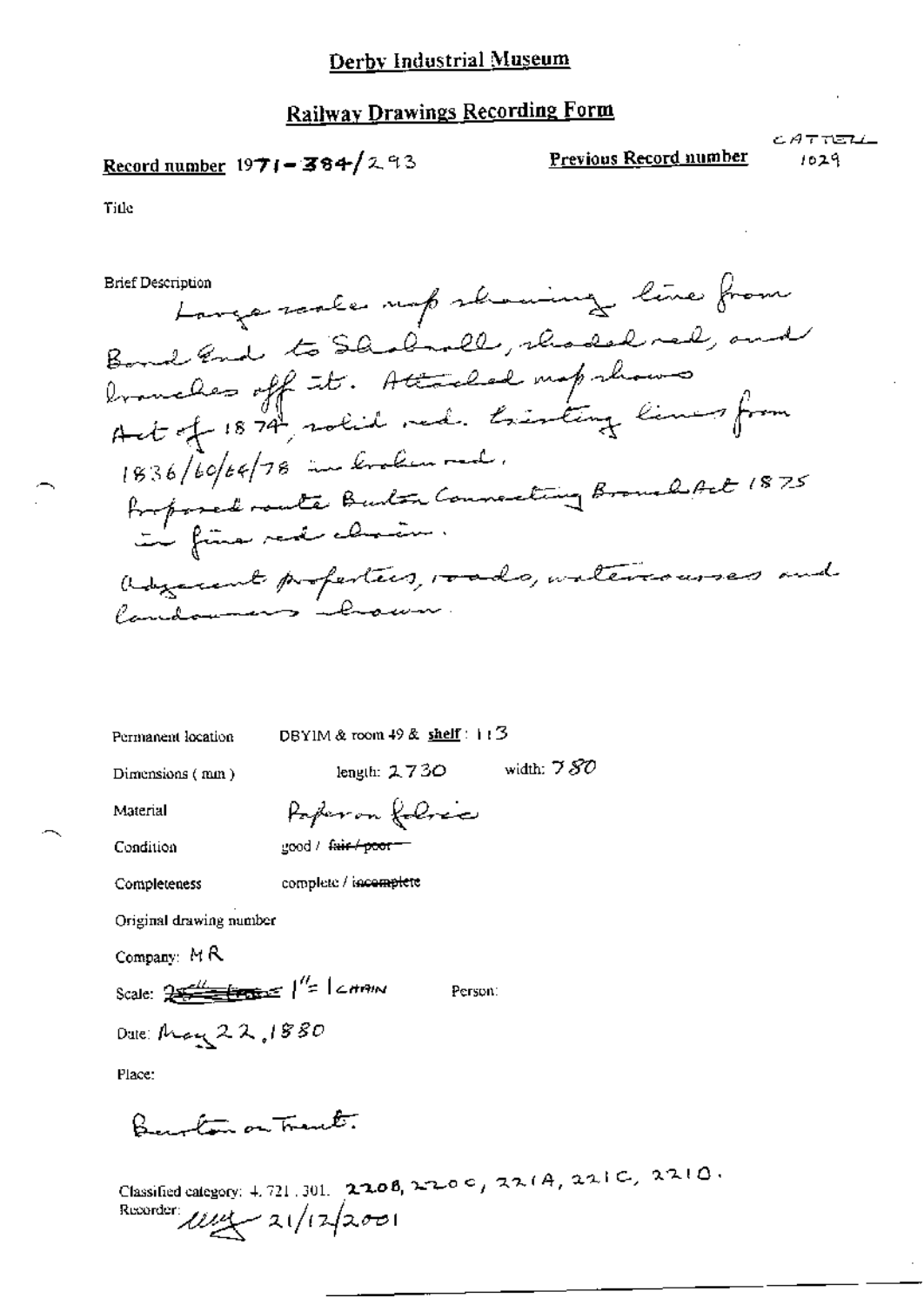### Derby Industrial Museum

# Railway Drawings Recording Form

| $\frac{\text{Record number}}{1971 - 384}$                                                                                                                                  | Previous Record number                       | ムタイモーム<br>1 C 7 C |
|----------------------------------------------------------------------------------------------------------------------------------------------------------------------------|----------------------------------------------|-------------------|
| Multimies of<br>THE TOWN OF BURTON ON TRENT<br>Title                                                                                                                       |                                              |                   |
|                                                                                                                                                                            |                                              |                   |
| Brief Description                                                                                                                                                          |                                              |                   |
| Roof of town with MR parange through                                                                                                                                       |                                              |                   |
| at north of township.                                                                                                                                                      |                                              |                   |
|                                                                                                                                                                            |                                              |                   |
| Nous milenage nombres.<br>Line 2) temetici - Bond Eur 4<br>- 4) Amprove from Buter ?<br>- 5)                                                                               | Line A-B Guild Street<br>$C-E-D$ that framed |                   |
|                                                                                                                                                                            | E-F Allropo/Sanders                          |                   |
|                                                                                                                                                                            |                                              |                   |
| $\begin{array}{cc} \begin{array}{c} \begin{array}{c} \mathbf{c} \\ \mathbf{c} \end{array} \\ \begin{array}{c} \mathbf{c} \\ \mathbf{c} \end{array} \end{array}$ Nouslimes. |                                              |                   |
|                                                                                                                                                                            |                                              |                   |
|                                                                                                                                                                            |                                              |                   |
|                                                                                                                                                                            |                                              |                   |
| DBYEM & room $49$ & $\frac{\text{shell}}{3}$ : $11$ <sup>3</sup><br>Permanent location                                                                                     |                                              |                   |
| leagth: $150^\circ$<br>Dimensions (mm)                                                                                                                                     | width: $101U$                                |                   |
| Haper-<br>Material                                                                                                                                                         |                                              |                   |
| good/ lais/ poor town edges<br>Condition                                                                                                                                   |                                              |                   |
| سنگهندي سيست - Le <del>anple</del> te / incomplete<br>Completeness                                                                                                         |                                              |                   |
| Original drawing number $\sqrt{72/1362}$                                                                                                                                   |                                              |                   |
| Company:                                                                                                                                                                   |                                              |                   |
| Scale: $1'' = 4$ communs                                                                                                                                                   | PETSON The London Spooner                    |                   |
| Date: $+857$                                                                                                                                                               | Burton a Frant                               |                   |
| Place:                                                                                                                                                                     |                                              |                   |
| Burton on Trent                                                                                                                                                            |                                              |                   |
| Classified category: 4, 721, 301, $\mathbb{Q}$ OS $A$ , $\lambda$ 19 $A$ , $\lambda$ 19 $B$ , $\lambda$ 19 $C$ , $22$ OB<br>Recorder:                                      |                                              |                   |
| $\frac{1}{4}$ 15/2/202                                                                                                                                                     |                                              |                   |